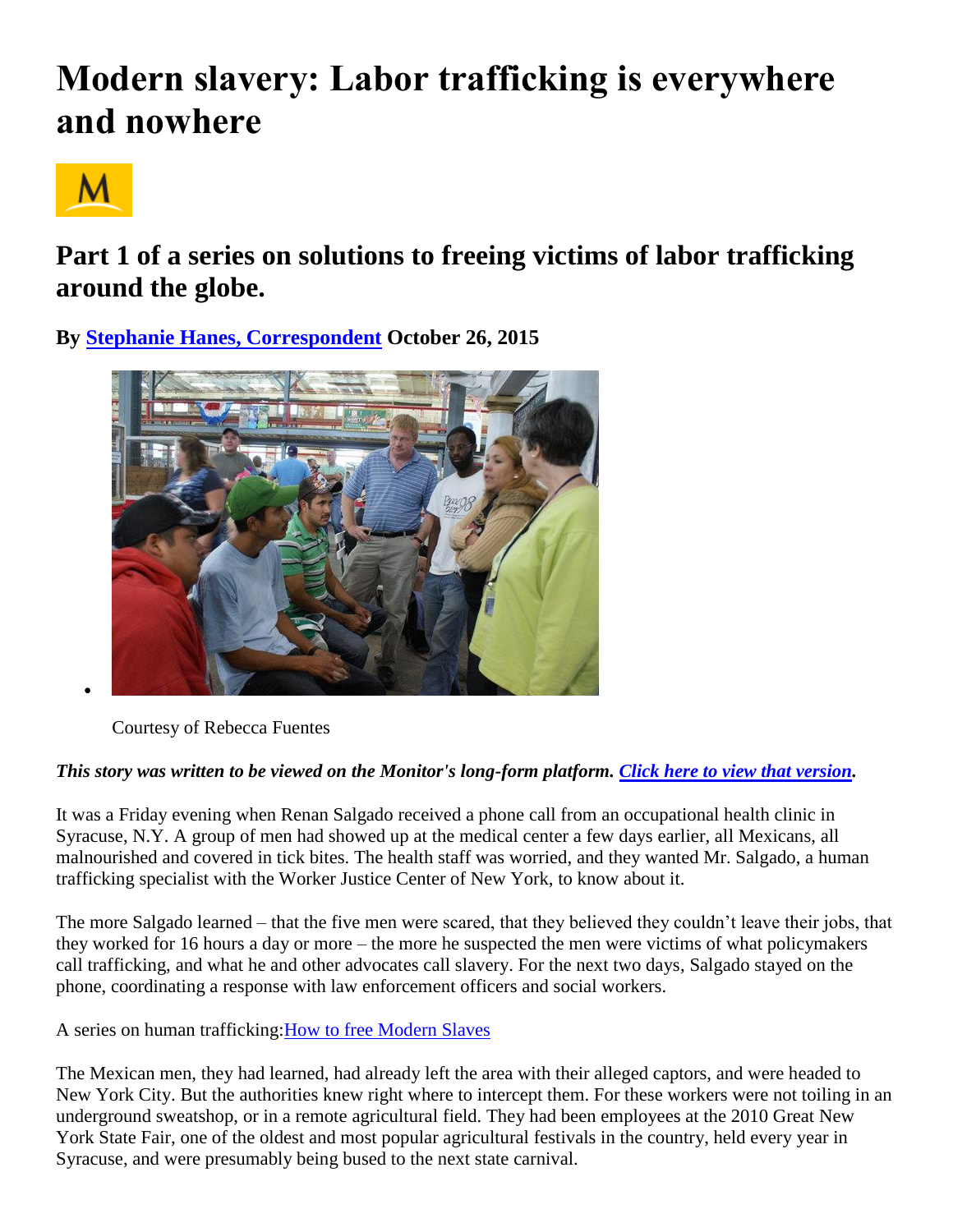"This case really showed how connected trafficking is to the frame of our economy, to the way we live," Salgado says. "This was a fair. Everybody loves going to the fair."

Forced labor, it turns out, is everywhere. Although the problem of human trafficking has sparked political attention over the past decade, the focus in the US – in terms of advocacy, funding, and law enforcement – has been almost entirely on sex trafficking.

But last year, a groundbreaking report from the Urban Institute and Northeastern University suggested what many academics and on-the-ground advocates have long argued: labor trafficking in the US is far more pervasive. It is also far more intertwined with the way we live. There are humans who have been tricked or forced into working for meager wages, often in dreadful conditions, in almost every sector of the economy, from agriculture and domestic work to computer programming and carnivals.

Although many of these workers are, in a sense, invisible – hidden in farm barracks and individual homes – a huge number work in plain sight. They mow grass for landscaping crews, clean dishes in restaurant kitchens, paint toenails in salons and clean hotels and bathrooms – and that is just in the United States. Look globally, where the United Nations' International Labour Organization estimates that some 21 million people are victims of forced labor, and labor trafficking shows up in supply chains for numerous products, from automobiles to electronics to pet food.

Take Action: Putting an end to human trafficking

It is the breadth of the problem, and how connected it is to the various tentacles of our national and global economy, that makes labor trafficking so difficult to fight. Start to unpack the methods of labor traffickers, and the ways trafficking intersects with our own lives, and one starts to confront the questions and complications of immigration policy, international migration, global inequalities, and, arguably, the American addiction for cheap stuff.

"At the end of the day, if we're going to talk about labor trafficking, we're all culpable," says Bridgette Carr, director of the human trafficking clinic at the University of Michigan Law School. "And nobody's comfortable with that."

#### **A hunt for solutions**

This may be true. But as a months-long, international Monitor investigation has discovered, there are glimmers of light in this global human rights crisis – a crisis to which we are all connected. From grassroots workers' coalitions to multilateral treaties and geo-data manipulation to new law enforcement initiatives, individuals are finding new ways to counter labor trafficking.

Some of these efforts have been more successful than others. Some have worked locally, or in particular industries, but not broadly. Some are just building steam, while others have faltered in the face of the huge economic forces that undergird the traffickers' coercive power. But look at them together, and one sees not only clues for how to counter a pervasive form of exploitation, but also the power of human dignity and hope.

Before delving in to solutions, it's essential to understand the problem itself, and examine how forced labor became so embedded in everyday American life.

There are no clear statistics on the number of labor trafficking victims in the US since the nature of the crime is that workers' situations are hidden and manipulated. The range offered by advocates is from hundreds of thousands to, at the upper end, millions of individuals. For its part, the ILO estimates 1.5 million victims of forced labor in North America and Europe. More fine-tuned research from smaller areas have found numbers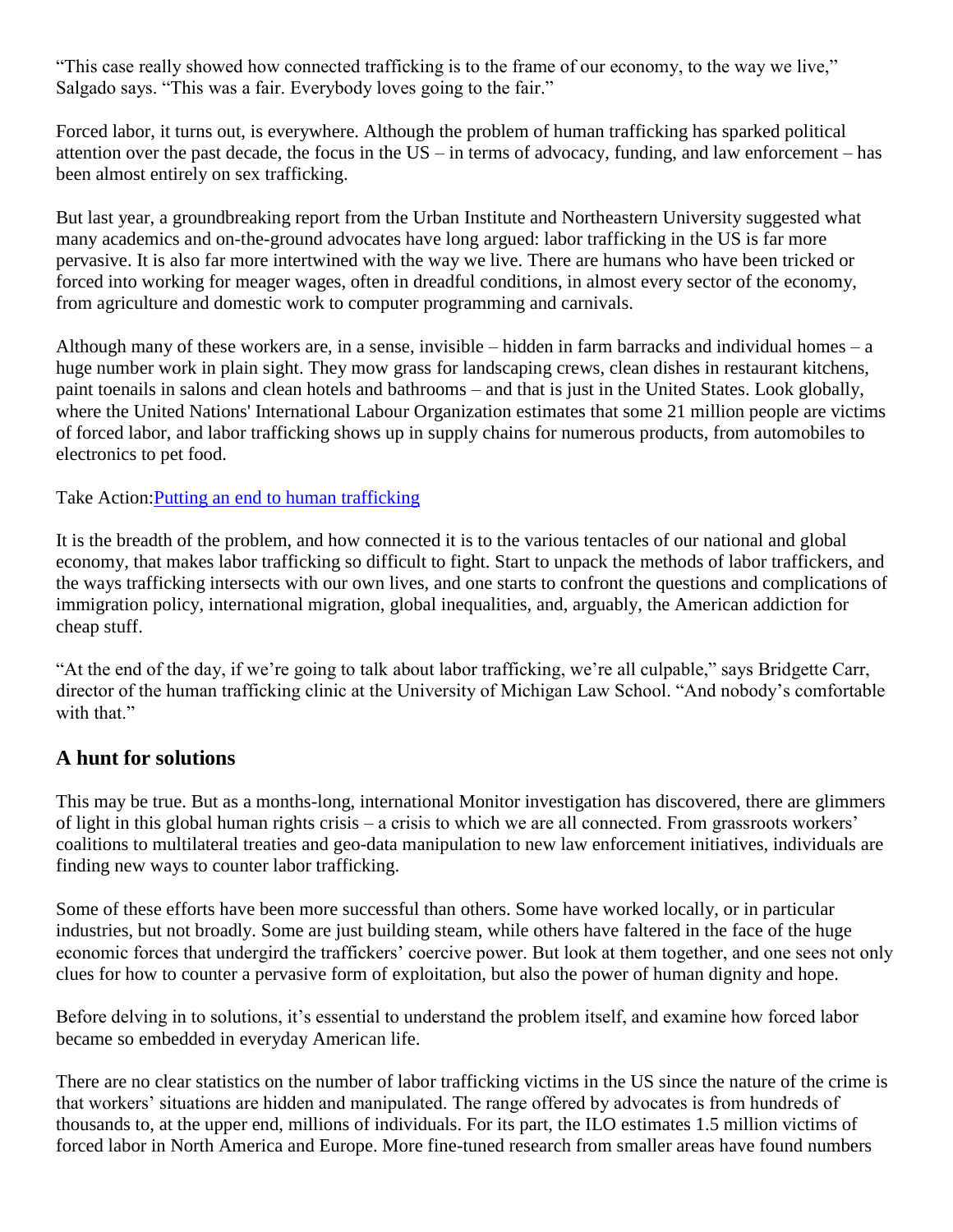that seem to support that estimate. One study from San Diego County, Calif., for instance, estimated that 38,500 undocumented Spanish-speaking migrants were victims of trafficking in that municipality of about 3.2 million.



Farm workers from Central America and Haiti line up for paychecks for yesterday's work after getting off buses after a day out in the fields, on September 24, 2015 in Immokalee, Fla. Immokalee was once called ground zero for human labor trafficking. Agricultural workers from Central America and Haiti are often underpaid and forced to work long hours without breaks. Nonprofits are fighting for better pay and treatment of these workers, as well as labels on produce that indicates good labor practices. Melanie Stetson Freeman/Staff

# **A carnival job for meager pay**

The case of trafficking at the New York State Fair is in many ways emblematic.

According to court papers and advocates who worked on the case, the five men serving gyros and taking down carnival rides came to the US on temporary guest worker visas. They had been in Mexico in 2010 when a labor recruiter came to town looking for people to work in the carnival industry. The men signed a contract that promised them more than \$10 an hour, as well as room and board, and the recruiter helped them secure H2-B visas.

But once they got to the United States, it turned out that they had to sleep nine or 10 men to a bug-infested trailer. They received one meal a day. And when they got paid at all, they received \$1 or \$2 an hour. Their boss, they said, threatened that they would be arrested and deported if they tried to quit. Eventually Salgado's organization filed a lawsuit on the workers' behalf that led to a settlement under which the vendor agreed to give the workers their back pay.

All of this, except the successful lawsuit, is a typical situation for labor trafficking victims in the US, advocates say.

Most trafficked workers – 71 percent, according to the 2014 Urban Institute report – arrive in the US as part of a temporary work program. There are a number of different such programs in the US and most, in theory, provide workers for jobs when there are no American workers available. One requirement of these temporary visas is that people remain employed – tying their legal status to their employers.

"This puts workers at a huge vulnerability," says Colleen Owens, an author of the 2014 Urban Institute report. "There is a very real fear of being in the US without lawful status. That is exploited by employers over their workforce. They threaten that [workers] would be deported or arrested if they try to leave."

In 2000, Congress established a special visa for human trafficking victims, which was supposed to protect people in this situation. But Urban Institute researchers found few of these visas are actually given, and that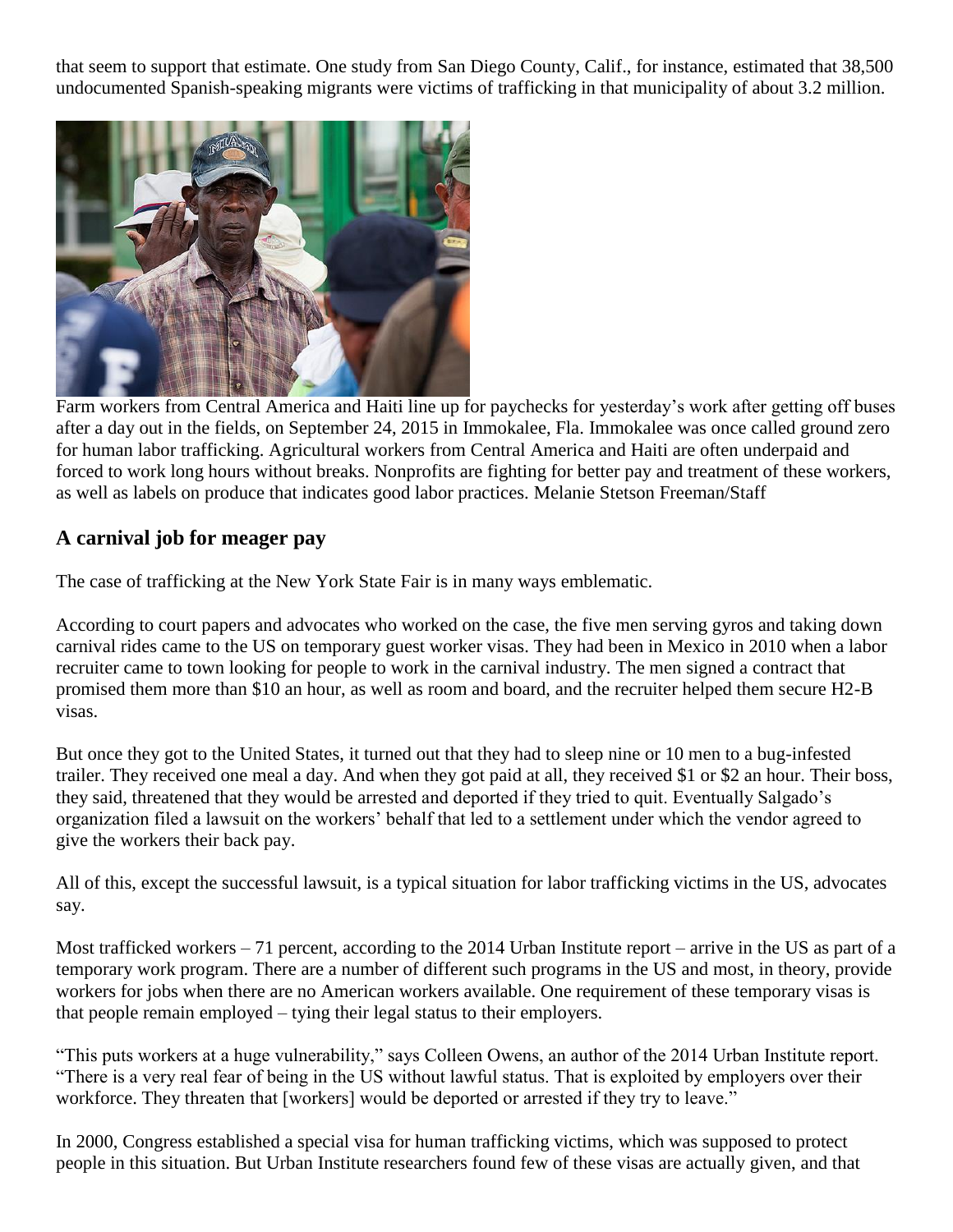many trafficking victims end up jailed or in deportation proceedings. Meanwhile, temporary work programs are increasingly popular in destination countries for migrants, from Canada to Dubai to Singapore.

"It's been a way for governments to address the desire for cheap labor, malleable labor, but then not have to deal with any of those people's families," says Neha Misra, senior specialist for migration and human trafficking with the international workers' rights group Solidarity Center, AFL-CIO, based in Washington, D.C. "It's kind of genius on their part, but it's devoid of workers' rights."



Abdhulami (C), 22, who was released from a human trafficking boat, points at pictures of people he recognizes from the boat as he rests at a refugee camp outside Sittwe, Myanmar, May 27, 2015. Soe Zeya Tun/Reuters/File

#### **Slavery and sex trafficking in the spotlight**

The Victims of Trafficking and Violence Prevention Act, passed by Congress in 2000, was supposed to tighten laws against all forms of trafficking, provide millions of dollars to anti-trafficking law enforcement efforts and create new assistance programs for victims, among other things.

But right away, the focus was exclusively on sex trafficking – a cause that has since gotten a huge amount of celebrity attention, as well as advocacy from an informal coalition of feminist groups, anti-prostitution conservatives and human rights activists.

Part of this, advocates say, is because sex trafficking is in some ways an easier issue; if someone isn't involved with prostitution, he or she can see themselves as innocent. It fits into a long history of American "white slavery" narratives, according to some historians, whereby whites, and in particular white women, are presented as the main victims of non-white slavers. And it's more straightforward to find and prosecute, since police already know where to look for illegal prostitution.

Labor trafficking is not only more ambiguous when it comes to our own involvement since almost everyone in the US owns some product likely made with slave labor, it's also more entrenched. Labor trafficking plays a role in political hot button issues from trade to social security, immigration to local businesses. It is woven into global economies, international business, even the very concept of nationhood.

As Professor Carr, of the University of Michigan, puts it, traffickers use borders as weapons. Although Americans are trafficked within the United States – most often at-risk and runaway youth – the vast majority of victims are migrants. These foreign workers are connected with their US employers through what can be layers and layers of recruiters and subcontractors. Often they take on huge debt to pay recruiting fees, a debt that recruiters enforce, sometimes with violence, back in their home countries. The result is a web of crossjurisdictional trafficking schemes that makes it difficult to prove who is responsible for the workers' situation.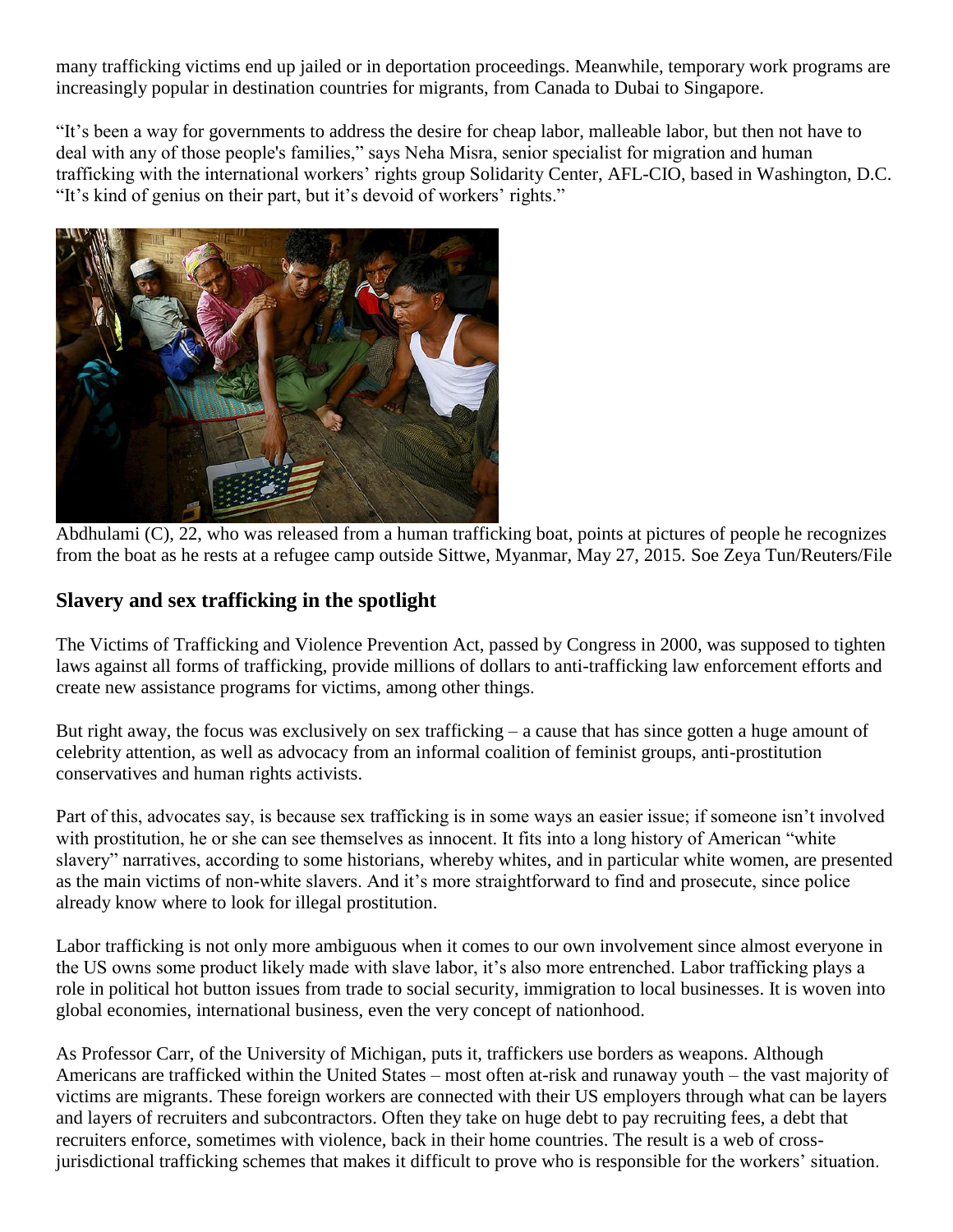"All of these workers are forced to go through recruiters, so there is no strict liability," Ms. Misra says. "If a labor recruiter does lie to a worker, if the worker takes out huge debt, finds out they're not making anything, that they're forced to pay for houses that they're forced to live in, they still can't hold the [US] employer accountable."

The same is true for workers who never make it to the US, but whose labor goes into our everyday essentials: cat food, T-shirts, tomatoes. Across the world, migrants travel from one country to another to find work in any number of sectors, be it housekeeping or forestry or engineering. They are engaged in an outsourced world, where they pay recruiters who place them with contractors who work for other contractors, who eventually send products to the United States.



Jing, a domestic worker from the Philippines who is using a pseudonym, stands for a portrait near the Damayan Cleaning Cooperative on Sept. 15, 2015, in New York, New York. Jing says she was trapped in a Staten Island home for more than a year before federal authorities and police officers liberated her. Ann Hermes/Staff

# **'Modern-day slavery'**

Although some US companies have taken steps to regulate their own supply chains, even the most committed businesses run into difficulties. In 2011, for instance, executives at the clothing company Patagonia discovered that some of their suppliers in Taiwan were using disreputable labor brokers. These brokers were bringing in what the company suspected was forced labor, and charging those factory workers fees that took almost two years to pay off.

"Paying that kind of money for a factory job is an almost impossible burden for workers already struggling to make a living," company officials said later. "It creates a form of indentured servitude that could also qualify, less politely, as modern-day slavery."

Patagonia has since developed a host of stronger migrant worker standards, which it is attempting to enforce throughout its supply chain. But Patagonia is a successful company with a brand emphasis on doing good. Those businesses without a similar corporate desire for a trafficking-free supply chain can easily claim ignorance, advocates say. And ultimately, advocates point out, there is a lot of incentive – on the part of government, businesses, and consumers – to not look too closely.

In 2012, according to the Migration Policy Institute, workers sent some \$401 billion in remittances back to their developing countries. In wealthy countries, consumers continue to demand more, cheaper products and services. And migrants, whether in the US or elsewhere, are increasingly willing to risk their lives to earn wages lower than what Americans and others from wealthy countries will accept.